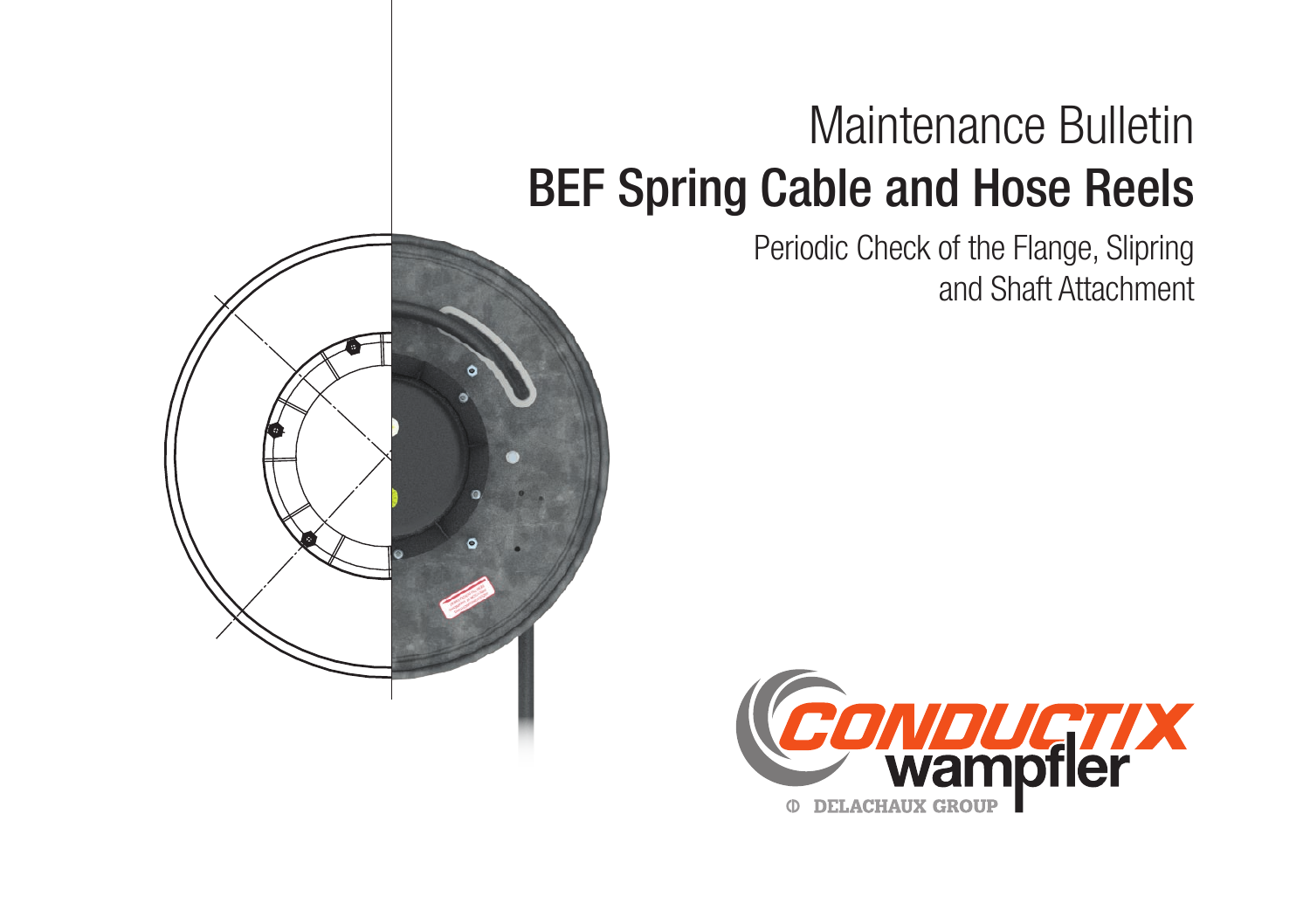## Periodic Check of the Flange, Slipring and Shaft Attachment

Important note: the grub screws must grasp into the countersink's axis to get a safe flange and slip ring body connection!









The grub screws are secured against loosening in the delivery state. Do not loosen the grub screws, secure them again when they are screwed back in (e.g. Loctite 243).

- Check all bolts and nuts for firm seating. since all reels are assembled from individual parts.
- Check all rubber seals and cable collars for tightness and/or damage, replace if necessary.
- Check the horizontal alignment of the axis.
- Check the correct position of the reel to the cable fixed point.

Please read this important information on maintenance and security beforehand: Installation manual MAL6100-0001



for Spring Cable Reels BEF150 – BEF500

- Check the connection between the mounting flange and the attachment point.
- Check the connection between the mounting flange and axis for firm seating.
- Check the connection between slip ring body flange and axis for firm seating.

#### Maintenance Work –

Every 6 months or 1000 h of operation, whichever first, perform the following verifications:

#### On the Reel

### On the Slip Ring Body

- Check connections on terminal board and on current collectors for firm seating.
- Check current collectors and slip rings for wear and/or damage.
- Clean slip ring body from dust and grit.

#### On the Flange